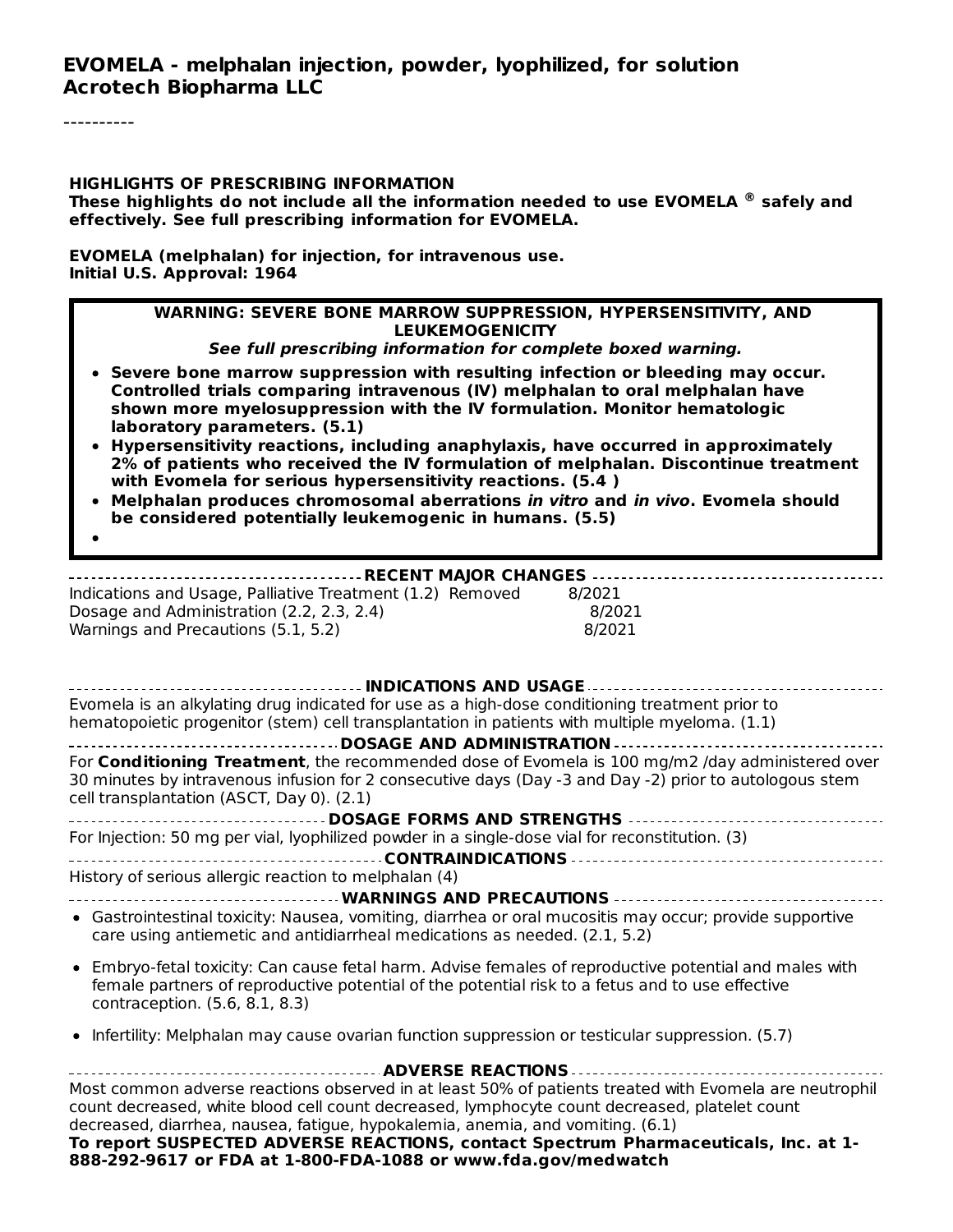**888-292-9617 or FDA at 1-800-FDA-1088 or www.fda.gov/medwatch USE IN SPECIFIC POPULATIONS**

Lactation: Advise not to breastfeed (8.2)

**See 17 for PATIENT COUNSELING INFORMATION and FDA-approved patient labeling. Revised: 12/2021**

### **FULL PRESCRIBING INFORMATION: CONTENTS\* WARNING: SEVERE BONE MARROW SUPPRESSION, HYPERSENSITIVITY, and LEUKEMOGENICITY**

#### **1 INDICATIONS AND USAGE**

1.1 Multiple Myeloma-Conditioning Treatment

### **2 DOSAGE AND ADMINISTRATION**

2.1 Recommended Dosage for Conditioning Treatment

2.2 Preparation and Administration

### **3 DOSAGE FORMS AND STRENGTHS**

### **4 CONTRAINDICATIONS**

### **5 WARNINGS AND PRECAUTIONS**

- 5.1 Bone Marrow Suppression
- 5.2 Gastrointestinal Toxicity
- 5.3 Hepatotoxicity
- 5.4 Hypersensitivity
- 5.5 Secondary Malignancies
- 5.6 Embryo-Fetal Toxicity
- 5.7 Infertility

## **6 ADVERSE REACTIONS**

6.1 Clinical Trials Experience

#### **7 DRUG INTERACTIONS**

### **8 USE IN SPECIFIC POPULATIONS**

- 8.1 Pregnancy
- 8.2 Lactation
- 8.3 Females and Males of Reproductive Potential
- 8.4 Pediatric Use
- 8.5 Geriatric Use

## **10 OVERDOSAGE**

### **11 DESCRIPTION**

### **12 CLINICAL PHARMACOLOGY**

- 12.1 Mechanism of Action
- 12.2 Pharmacodynamics
- 12.3 Pharmacokinetics

### **13 NONCLINICAL TOXICOLOGY**

13.1 Carcinogenesis, Mutagenesis, Impairment of Fertility

### **14. CLINICAL STUDIES**

14.1 Myeloablative Conditioning in Patients with Multiple Myeloma Undergoing ASCT

### **15 REFERENCES**

## **16 HOW SUPPLIED/STORAGE AND HANDLING**

### **17 PATIENT COUNSELING INFORMATION**

\* Sections or subsections omitted from the full prescribing information are not listed.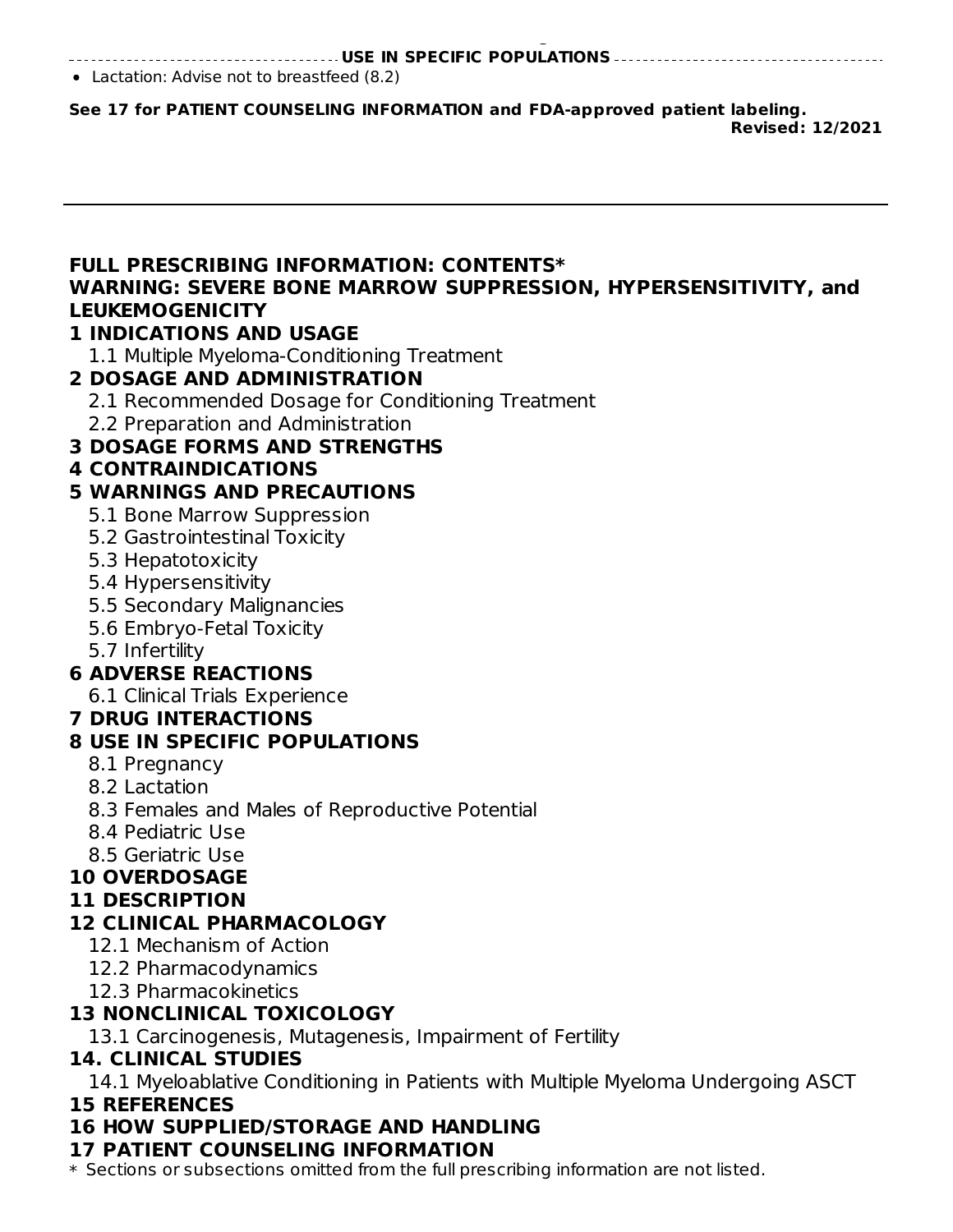#### **FULL PRESCRIBING INFORMATION**

### **WARNING: SEVERE BONE MARROW SUPPRESSION, HYPERSENSITIVITY, and LEUKEMOGENICITY**

- **Severe bone marrow suppression with resulting infection or bleeding may occur. Controlled trials comparing intravenous (IV) melphalan to oral melphalan have shown more myelosuppression with the IV formulation. Monitor hematologic laboratory parameters. [see Warnings and Precautions (5.1)]**
- **Hypersensitivity reactions, including anaphylaxis, have occurred in approximately 2% of patients who received the IV formulation of melphalan. Discontinue treatment with Evomela for serious hypersensitivity reactions. [see Warnings and Precautions (5.4)]**
- **Melphalan produces chromosomal aberrations in vitro and in vivo. Evomela should be considered potentially leukemogenic in humans. [see Warnings and Precautions (5.5)]**

#### **1 INDICATIONS AND USAGE**

#### **1.1 Multiple Myeloma-Conditioning Treatment**

Evomela is indicated for use as a high-dose conditioning treatment prior to hematopoietic progenitor (stem) cell transplantation in patients with multiple myeloma.

### **2 DOSAGE AND ADMINISTRATION**

#### **2.1 Recommended Dosage for Conditioning Treatment**

The recommended dose of Evomela for conditioning treatment is  $100$  mg/m<sup>2</sup>/day administered over 30 minutes by intravenous infusion for 2 consecutive days (Day -3 and Day -2) prior to autologous stem cell transplantation (ASCT, Day 0). For patients who weigh more than 130% of their ideal body weight, body surface area should be calculated based on adjusted ideal body weight.

Administer prophylactic antiemetics [see Warnings and Precautions (5.2)].

#### **2.2 Preparation and Administration**

Evomela is a hazardous drug. Follow applicable special handling and disposal procedures1.

Evomela is light sensitive. Retain in original carton until use.

Do not mix Evomela with other melphalan hydrochloride for injection drug products.

Reconstitution and Infusion Instructions: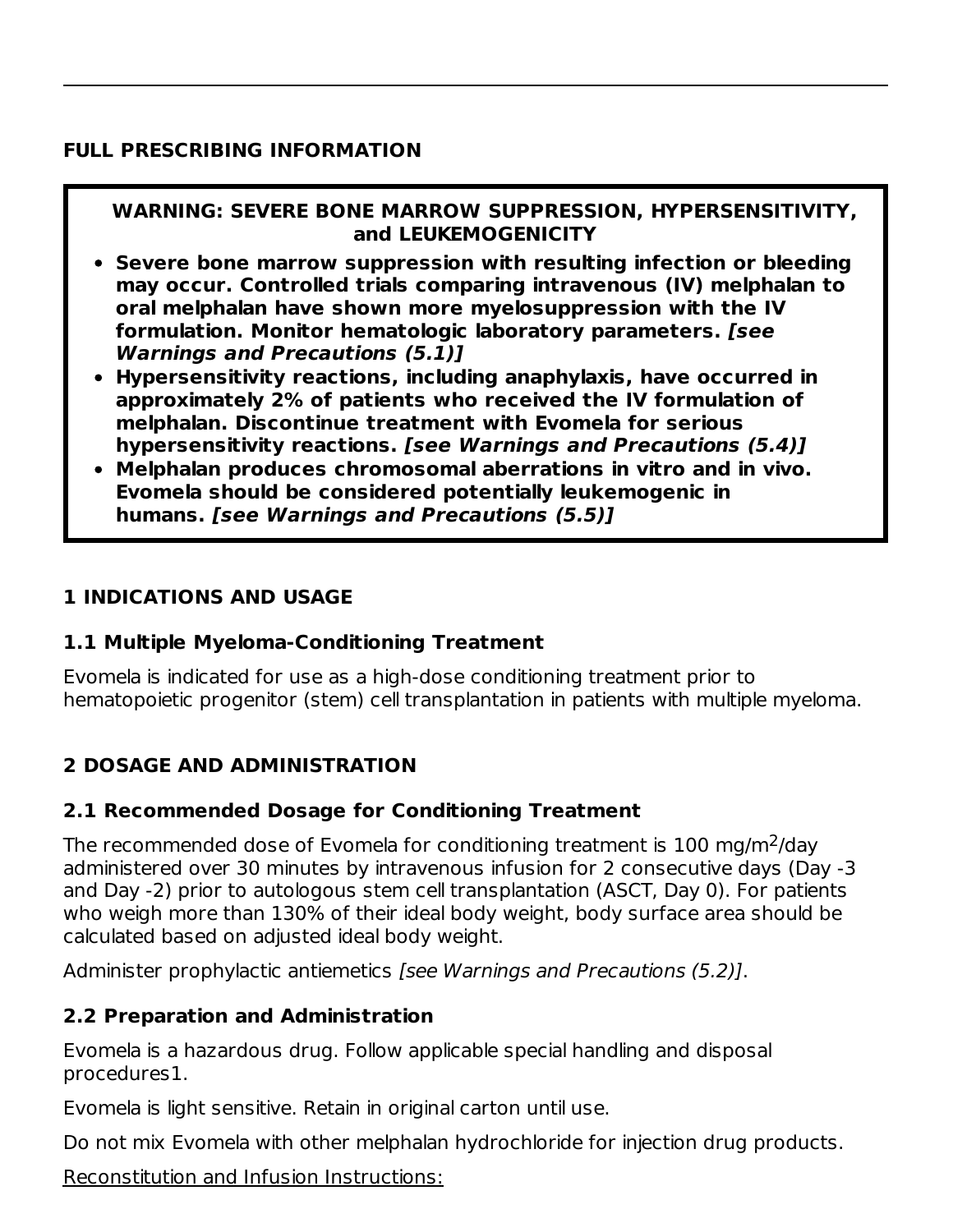1. Use normal saline solution (0.9% Sodium Chloride Injection, USP) (8.6 mL as directed) to reconstitute Evomela and make a 50 mg/10 mL (5 mg/ mL) nominal concentration of melphalan.

The reconstituted Evomela drug product is stable for 24 hours at refrigerated temperature (5oC) without any precipitation due to the high solubility.

The reconstituted Evomela drug product is stable for 1 hour at room temperature.

2. Calculate the required volume of Evomela needed for a patient's dose and withdraw that volume from the vial(s).

3. Add the required volume of Evomela to the appropriate volume of 0.9% Sodium Chloride Injection, USP to a final concentration of 0.45 mg/mL.

The Evomela admixture solution is stable for 4 hours at room temperature in addition to the 1 hour following reconstitution.

4. Infuse over 30 minutes via an injection port or central venous catheter.

Evomela may cause local tissue damage should extravasation occur. Do not administer by direct injection into a peripheral vein. Administer Evomela by injecting slowly into a fast-running IV infusion via a central venous access line.

Parenteral drug products should be inspected visually for particulate matter and discoloration prior to administration, whenever solution and container permit.

## **3 DOSAGE FORMS AND STRENGTHS**

For injection: 50 mg, white to off-white lyophilized powder in single-dose vial for reconstitution (after reconstitution the solution is clear and colorless to light yellow). Each vial contains 50 mg melphalan free base equivalent to 56 mg melphalan hydrochloride.

## **4 CONTRAINDICATIONS**

History of serious allergic reaction to melphalan.

## **5 WARNINGS AND PRECAUTIONS**

### **5.1 Bone Marrow Suppression**

For patients receiving Evomela as part of a conditioning regimen, myeloablation occurs in all patients. Do not begin the conditioning regimen if a stem cell product is not available for rescue. Monitor complete blood counts, provide supportive care for infections, anemia and thrombocytopenia until there is adequate hematopoietic recovery.

## **5.2 Gastrointestinal Toxicity**

For patients receiving Evomela as part of a conditioning regimen, nausea, vomiting,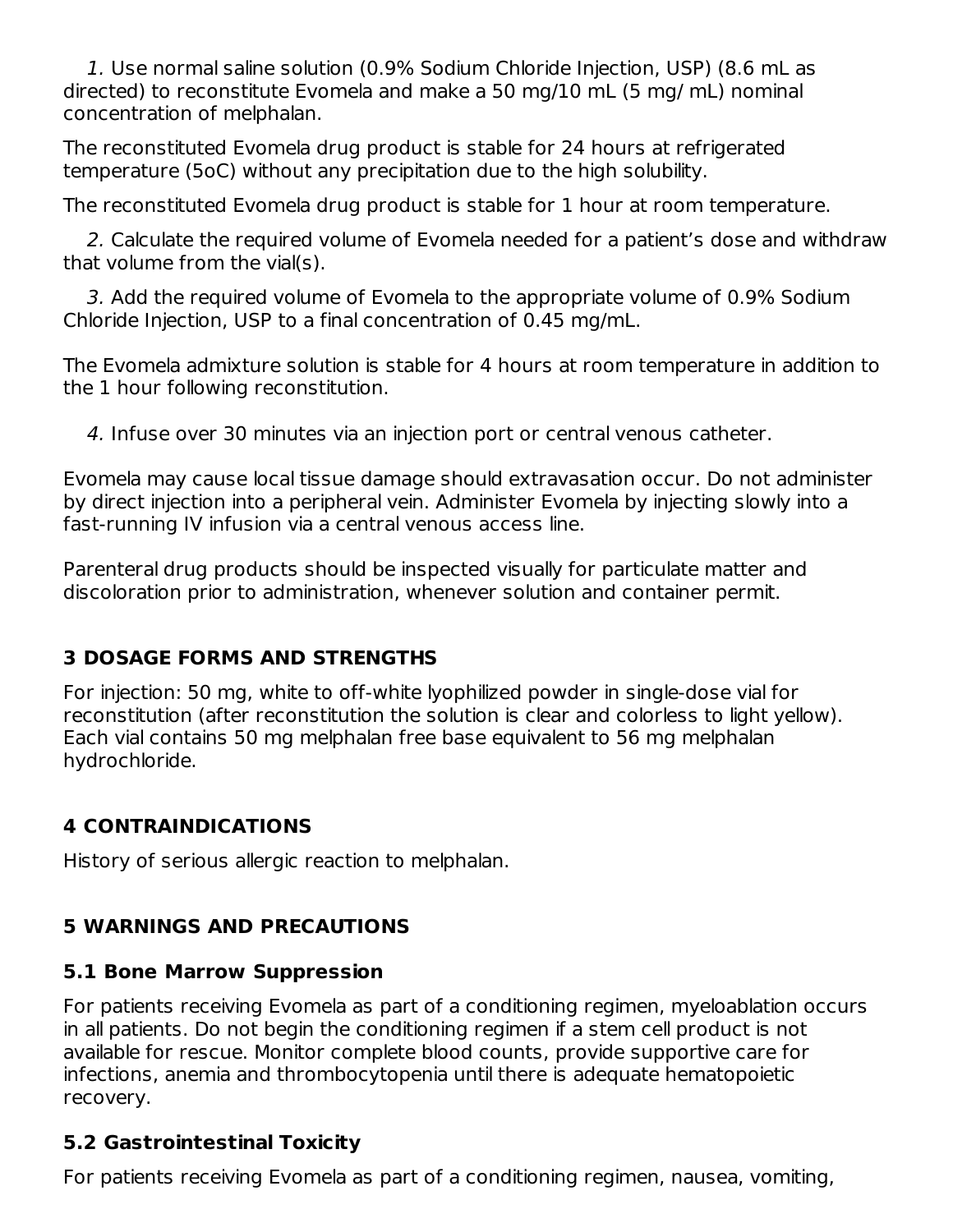mucositis, and diarrhea may occur in over 50% of patients. Use prophylactic antiemetic medication. Provide supportive care for nausea, vomiting, diarrhea, and mucositis. The frequency of grade 3/4 mucositis in clinical studies was 13%. Provide nutritional support and analgesics for patients with severe mucositis. [see Dosage and Administration (2.1) and Adverse Reactions (6.1)].

## **5.3 Hepatotoxicity**

Hepatic disorders ranging from abnormal liver function tests to clinical manifestations such as hepatitis and jaundice have been reported after treatment with melphalan. Hepatic veno-occlusive disease has also been reported. Monitor liver chemistries.

# **5.4 Hypersensitivity**

Acute hypersensitivity reactions, including anaphylaxis, have occurred in approximately 2% of patients who received an intravenous formulation of melphalan. Symptoms may include urticaria, pruritus, edema, and skin rashes and, in some patients, tachycardia, bronchospasm, dyspnea, and hypotension. Discontinue treatment with Evomela for serious hypersensitivity reactions.

## **5.5 Secondary Malignancies**

Melphalan has been shown to cause chromatid or chromosome damage in humans. Secondary malignancies such as myeloproliferative syndrome or acute leukemia have been reported in multiple myeloma patients treated with melphalan-containing chemotherapy regimens. The potential benefit of Evomela therapy must be considered against the possible risk of the induction of a secondary malignancy.

## **5.6 Embryo-Fetal Toxicity**

Based on its mechanism of action, Evomela can cause fetal harm when administered to a pregnant woman. Melphalan is genotoxic, targets actively dividing cells, and was embryolethal and teratogenic in rats. Advise pregnant women of the potential risk to a fetus. Advise females of reproductive potential to use effective contraception during treatment with Evomela and for 6 months after the last dose. Advise males with female partners of reproductive potential to use effective contraception during treatment with Evomela and for 3 months after the last dose [see Use in Specific Populations (8.1, 8.3)].

# **5.7 Infertility**

Melphalan-based chemotherapy regimens have been reported to cause suppression of ovarian function in premenopausal women, resulting in persistent amenorrhea in approximately 9% of patients. Reversible or irreversible testicular suppression has also been reported [see Use in Specific Populations (8.3)].

# **6 ADVERSE REACTIONS**

The following serious adverse reactions are described in more detail in other sections of the prescribing information.

- Bone Marrow Suppression [see Warnings and Precautions (5.1)]
- Gastrointestinal Toxicity [see Warnings and Precautions (5.2)]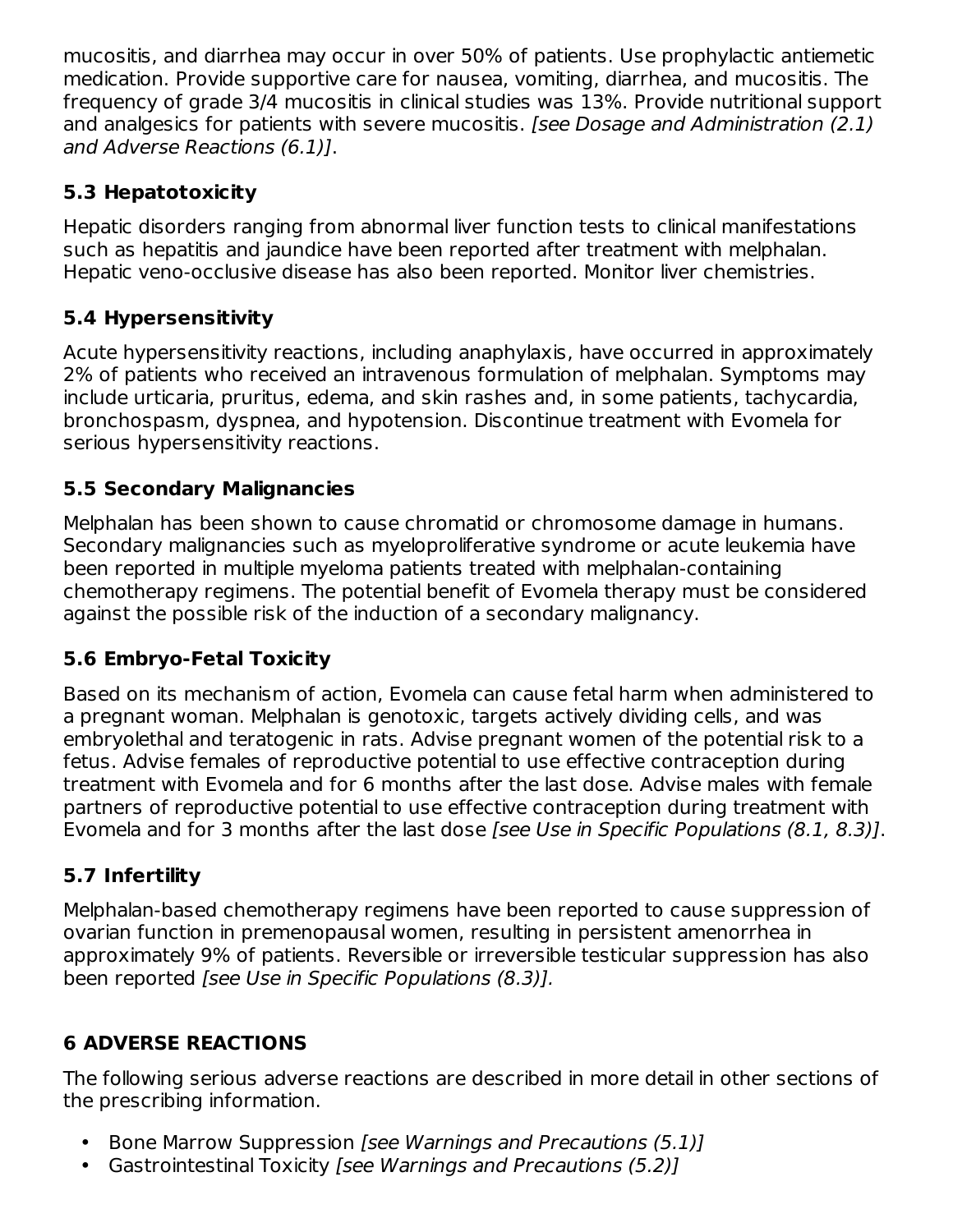- $\bullet$ Hepatotoxicity [see Warnings and Precautions (5.3)]
- Hypersensitivity [see Warnings and Precautions (5.4)]
- Secondary Malignancies [see Warnings and Precautions (5.5)]

### **6.1 Clinical Trials Experience**

Because clinical studies are conducted under widely varying conditions, adverse reaction rates observed in the clinical studies of Evomela may not reflect the rates observed in practice.

The most common adverse reactions observed in at least 50% of patients with multiple myeloma treated with Evomela were neutrophil count decreased, white blood cell count decreased, lymphocyte count decreased, platelet count decreased, diarrhea, nausea, fatigue, hypokalemia, anemia, and vomiting.

#### Myeloablative Conditioning in Multiple Myeloma Patients Undergoing ASCT

The safety of Evomela was evaluated in 61 patients with multiple myeloma in a single arm clinical trial in which patients were administered Evomela at a dosage of 100 mg/m<sup>2</sup>/day administered over ~30 minutes (range: 24-48 minutes) by intravenous (IV) infusion for 2 consecutive days (Day -3 and Day -2) prior to autologous stem cell transplant (ASCT, Day 0). [see Clinical Studies (14.1)].

Table 1 summarizes the adverse reactions from the single-arm trial in patients with multiple myeloma. Severe myelosuppression is expected and these adverse reactions are not listed below.

|                                 | Number $(\%)$ of Patients (N=61) |             |  |  |
|---------------------------------|----------------------------------|-------------|--|--|
| <b>Adverse Reactions</b>        |                                  |             |  |  |
|                                 | <b>All Grades</b>                | Grade 3or 4 |  |  |
| All Adverse                     |                                  |             |  |  |
| Reactions                       | 61                               | 61          |  |  |
| Diarrhea                        |                                  |             |  |  |
|                                 | 57 (93%)                         | 2(3%)       |  |  |
| <b>Nausea</b>                   |                                  |             |  |  |
|                                 | 55 (90%)                         | 1(2%)       |  |  |
| Fatigue                         |                                  |             |  |  |
|                                 | 47 (77%)                         | 1(2%)       |  |  |
| Hypokalemia                     |                                  |             |  |  |
|                                 | 45 (74%)                         | 17 (28%)    |  |  |
| Vomiting                        |                                  |             |  |  |
|                                 | 39 (64%)                         | $0(0\%)$    |  |  |
| اللحاظ مراجا جامل مراجع المرابا |                                  |             |  |  |

#### **Table 1 Non-hematologic Adverse Reactions in≥ 25% of Patients with Multiple Myeloma Who Received Evomela Conditioning for ASCT**

Hypophosphatemia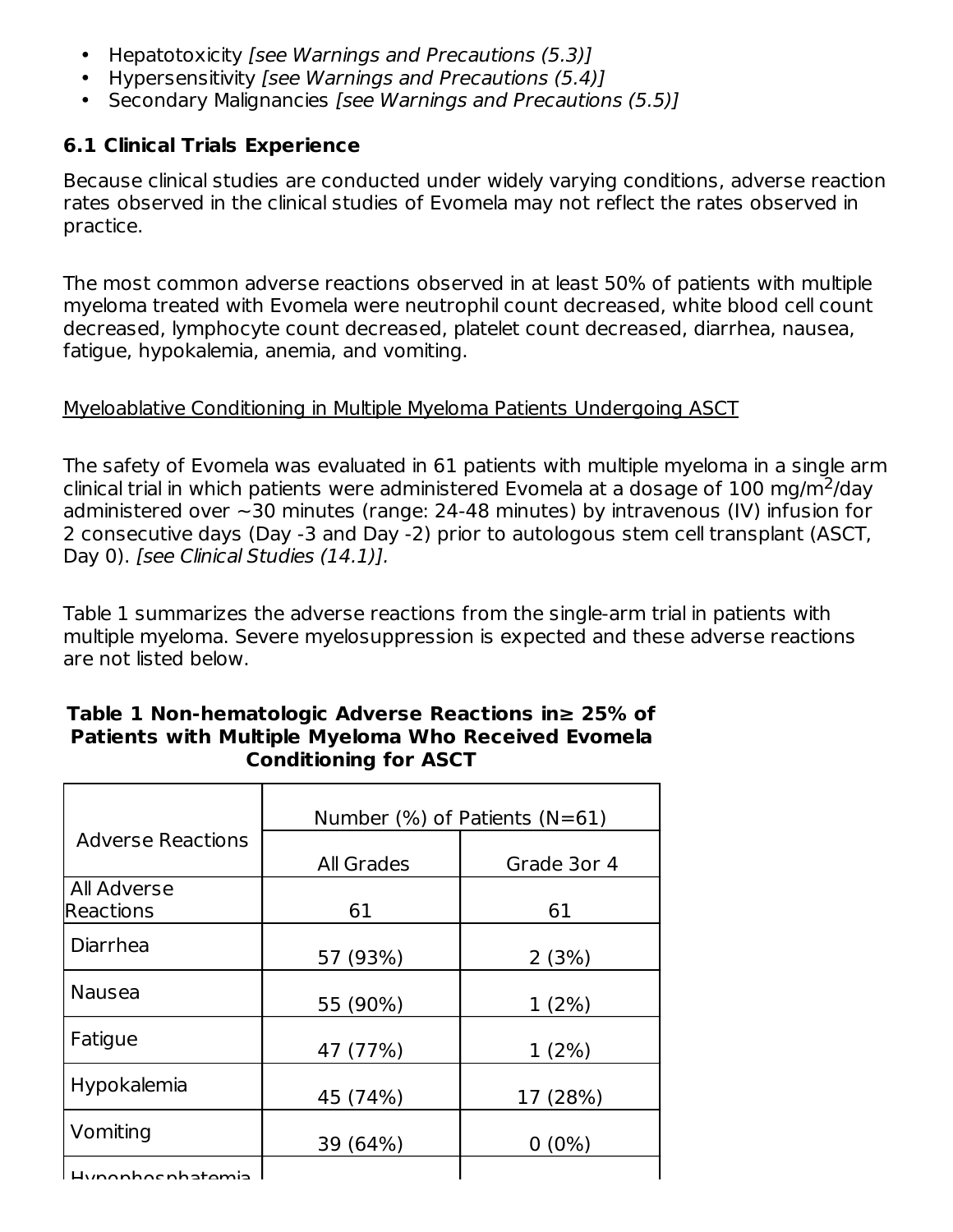| <b>Ilypupiluspilaterina</b> | 30 (49%) | 29 (2%)  |
|-----------------------------|----------|----------|
| Decreased Appetite          | 30 (49%) | $0(0\%)$ |
| Pyrexia                     | 29 (48%) | 2(3%)    |
| Constipation                | 29 (48%) | $0(0\%)$ |
| Febrile Neutropenia         | 25 (41%) | 17 (28%) |
| Mucosal<br>Inflammation     | 23 (38%) | 6(10%)   |
| <b>Dizziness</b>            | 23 (38%) | $0(0\%)$ |
| Edema Peripheral            | 20 (33%) | $0(0\%)$ |
| <b>Stomatitis</b>           | 17 (28%) | 3(5%)    |
| <b>Abdominal Pain</b>       | 17 (28%) | $0(0\%)$ |
| <b>Dysgeusia</b>            | 17 (28%) | $0(0\%)$ |
| Dyspepsia                   | 16 (26%) | $0(0\%)$ |

### **Serious Adverse Reactions**

Twelve (20%) patients experienced a treatment emergent serious adverse reaction while on study. The most common serious adverse reactions (>1 patient, 1.6%) were pyrexia, hematochezia, febrile neutropenia, and renal failure. Treatment-related serious adverse reactions reported in  $>1$  patient were pyrexia (n=2, 3%), febrile neutropenia (n=2, 3%), and hematochezia (n=2, 3%).

## **7 DRUG INTERACTIONS**

No formal drug interaction studies have been conducted. The development of severe renal impairment has been reported in patients treated with a single dose of intravenous melphalan  $140$ -250 mg/m<sup>2</sup> followed by standard oral doses of cyclosporine. Intravenous melphalan may also reduce the threshold for BCNU lung toxicity.

### **8 USE IN SPECIFIC POPULATIONS**

### **8.1 Pregnancy**

#### Risk Summary

Based on its mechanism of action, Evomela can cause fetal harm when administered to a pregnant woman, including teratogenicity and/or embryo-fetal lethality (see Clinical Pharmacology (12.1)]. Melphalan is a genotoxic drug and can cause chromatid or chromosome damage in humans [see Nonclinical Toxicology (13.1)]. In animal studies,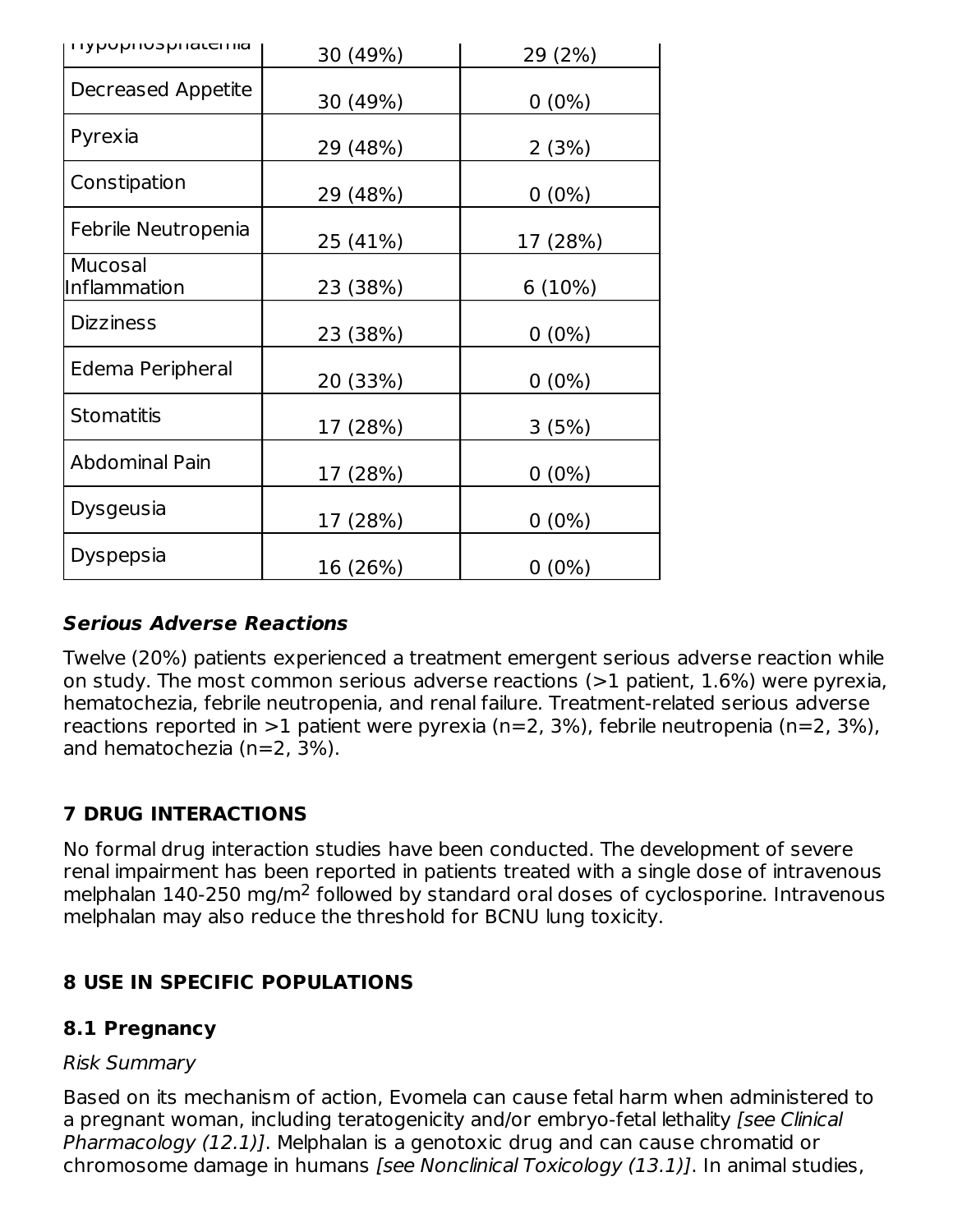melphalan was embryolethal and teratogenic in rats at doses below the recommended clinical doses [see Data]. Advise a pregnant woman of the potential risk to a fetus..

The background risk of major birth defects and miscarriage for the indicated populations are unknown. However, the background risk in the U.S. general population of major birth defects is 2-4% and of miscarriage is 15-20% of clinically recognized pregnancies.

### Data

### Animal Data

Adequate animal studies have not been conducted with intravenous melphalan. Melphalan was embryolethal and teratogenic in rats following oral administration of 6 to 18 mg/m<sup>2</sup>/day for 10 days (0.06 to 0.18 times the highest recommended clinical dose of 100 mg/m<sup>2</sup>/day) and intraperitoneal administration of 18 mg/m<sup>2</sup> (0.18 times the highest recommended clinical dose). Malformations resulting from melphalan administration included alterations of the brain (underdevelopment, deformation, meningocele, and encephalocele) and eye (anophthalmia and microphthalmos), reduction of the mandible and tail, and hepatocele (exomphaly).

## **8.2 Lactation**

### Risk Summary

It is not known whether melphalan is present in human milk. Because many drugs are excreted in human milk and because of the potential for serious adverse reactions in nursing children from melphalan, breastfeeding is not recommended during treatment with Evomela and for one week after the last dose.

### **8.3 Females and Males of Reproductive Potential**

Evomela can cause fetal harm when administered to a pregnant woman [see Use in Specific Populations (8.1)].

#### Contraception

#### Females

Advise females of reproductive potential to use effective contraception during treatment with Evomela and for 6 months after the last dose.

#### Males

Evomela administration may damage spermatozoa and testicular tissue, resulting in possible genetic fetal abnormalities. Advise males with female partners of reproductive potential to use effective contraception during treatment with Evomela and for 3 months after the last dose [see Nonclinical Toxicology (13.1)].

#### **Infertility**

#### **Females**

Melphalan causes suppression of ovarian function in premenopausal women, resulting in amenorrhea in a significant number of patients.

#### **Males**

Reversible and irreversible testicular suppression has been reported in male patients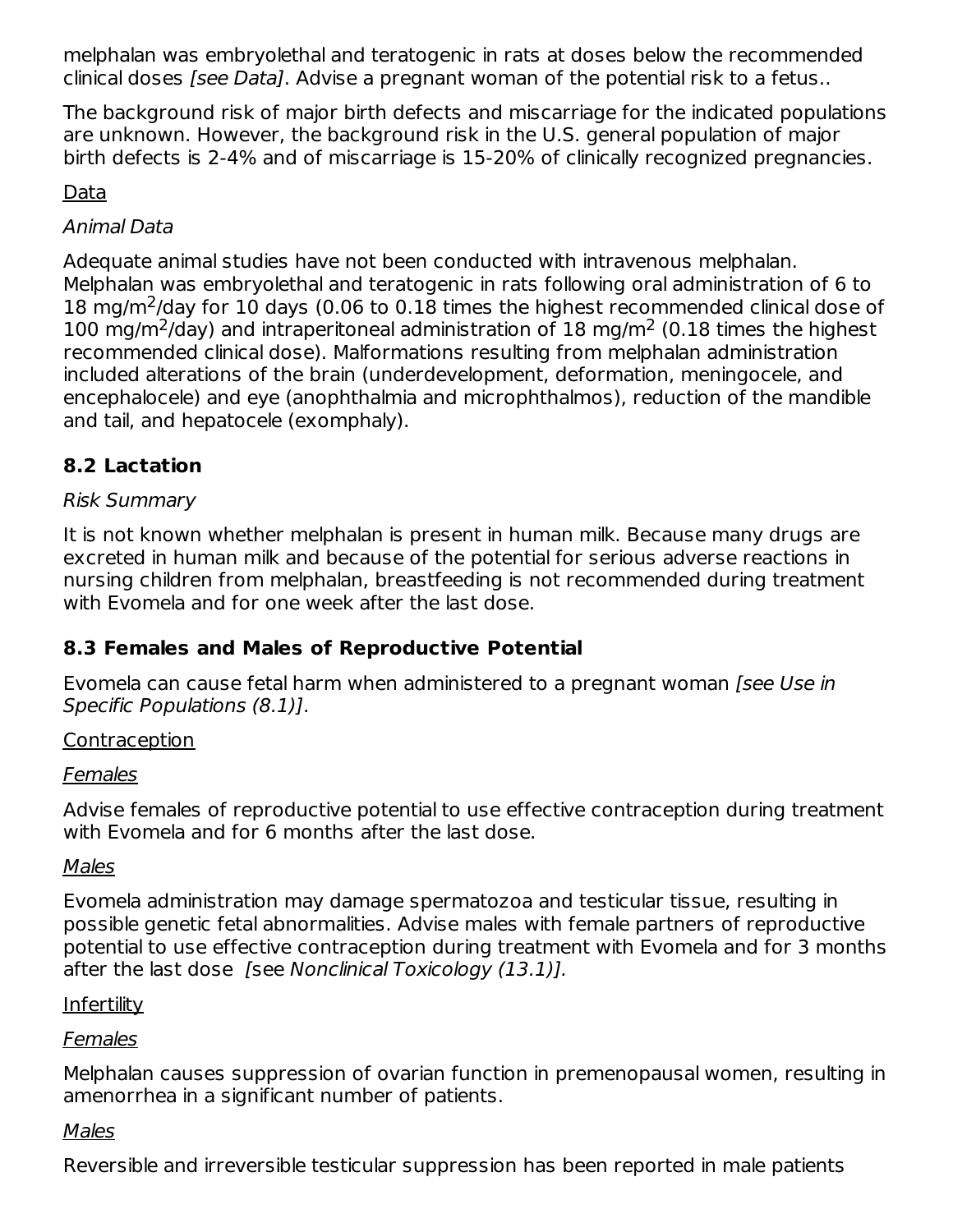after administration of melphalan.

### **8.4 Pediatric Use**

Pediatric patients were not included in clinical trials. Safety and effectiveness have not been established in pediatric patients.

## **8.5 Geriatric Use**

Of the total number of subjects in the single-arm pivotal study of Evomela, 30% were 65 and over, but no patients were 75 and over. No overall differences in safety or effectiveness were observed between these subjects and younger subjects. A greater incidence of engraftment syndrome was observed in older patients; 7% (3 of 43) of patients younger than 65 years old versus 28% (5 of 18) of patients 65 years old and over.

# **10 OVERDOSAGE**

Overdoses resulting in death have been reported with melphalan. Overdoses, including doses up to 290 mg/m<sup>2</sup>, have produced the following symptoms: severe nausea and vomiting, decreased consciousness, convulsions, muscular paralysis, and cholinomimetic effects. Severe mucositis, stomatitis, colitis, diarrhea, and hemorrhage of the gastrointestinal tract occur at high doses (>100 mg/m<sup>2</sup>). Elevations in liver enzymes and veno-occlusive disease occur infrequently. Significant hyponatremia, caused by an associated inappropriate secretion of ADH syndrome, has been observed. Nephrotoxicity and adult respiratory distress syndrome have been reported rarely.

The principal toxic effect is bone marrow suppression leading to leucopenia, thrombocytopenia and anemia. Hematologic parameters should be closely followed for 3 to 6 weeks. An uncontrolled study suggests that administration of autologous bone marrow or hematopoietic growth factors (i.e., sargramostim, filgrastim) may shorten the period of pancytopenia. General supportive measures together with appropriate blood transfusions and antibiotics should be instituted as deemed necessary by the physician. This drug is not removed from plasma to any significant degree by hemodialysis or hemoperfusion. A pediatric patient survived a 254 mg/m<sup>2</sup> overdose treated with standard supportive care.

# **11 DESCRIPTION**

Evomela contains melphalan hydrochloride, an alkylating drug, as the active ingredient. The chemical name of melphalan hydrochloride is 4-[bis(2-chloroethyl)amino]-Lphenylalanine hydrochloride. Its molecular formula is  $\mathsf{C}_{13}\mathsf{H}_{18}\mathsf{Cl}_2\mathsf{N}_2\mathsf{O}_2$  • HCl and the molecular weight is 341.67. The structural formula is: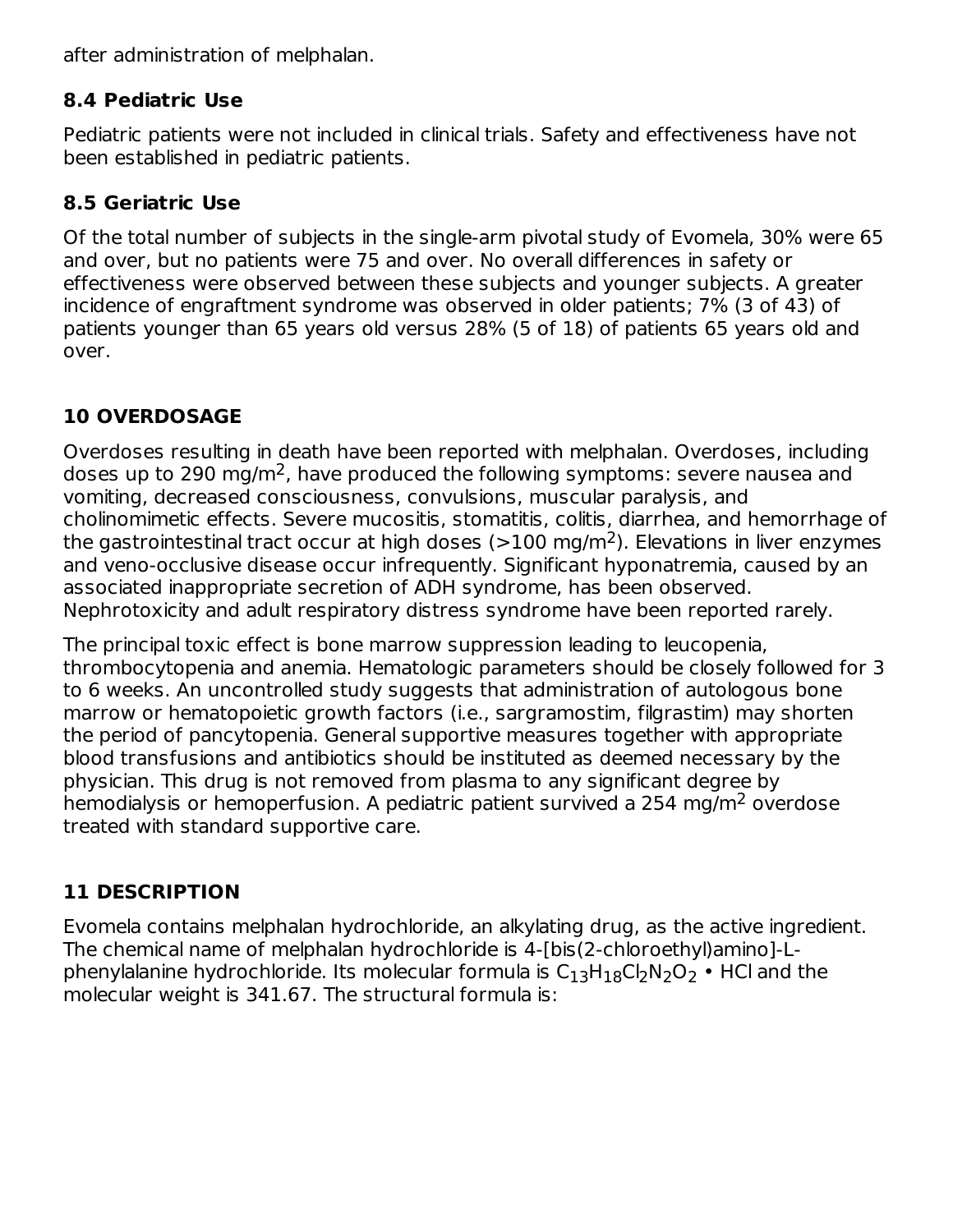

Melphalan hydrochloride is a white to off-white powder, with a melting range of 199°C − 201°C. It is practically insoluble in water, but freely soluble in 1 N HCl and methanol.

Evomela (melphalan) for injection is supplied as a sterile white to off-white lyophilized powder in a single-dose vial for intravenous use. Each vial contains 50 mg melphalan free base equivalent to 56 mg melphalan hydrochloride and 2700 mg Betadex Sulfobutyl Ether Sodium, NF.

## **12 CLINICAL PHARMACOLOGY**

### **12.1 Mechanism of Action**

Melphalan is an alkylating agent of the bischloroethylamine type. As a result, its cytotoxicity appears to be related to the extent of its interstrand cross-linking with DNA, probably by binding at the N<sup>7</sup> position of guanine. Like other bifunctional alkylating agents, it is active against both resting and rapidly dividing tumor cells.

### **12.2 Pharmacodynamics**

The peak mean heart rate increased 20 bpm from baseline following melphalan 100 mg/m<sup>2</sup> for 2 consecutive days in multiple myeloma patients undergoing autologous stem cell transplantation.

### **Cardiac Electrophysiology**

No large mean increase in QTc (i.e. > 20 ms) was detected following melphalan 100  $mg/m<sup>2</sup>$ .

### **12.3 Pharmacokinetics**

Mean ( $\pm$  SD) peak plasma concentrations and AUC0-inf were 5.8  $\pm$  1.5 mcg/mL and 451  $\pm$  109 mcg\*min/mL, respectively, following administration of melphalan 100 mg/m<sup>2</sup> in multiple myeloma patients.

### **Distribution**

The volume of distribution of melphalan ranges from approximately 35.5 to 185.7 L/m<sup>2</sup>. Melphalan penetrates into cerebrospinal fluid (CSF). Protein binding of melphalan ranges from approximately 50% to 90%, primarily to serum albumin (40% to 60%) and to a lesser extent to α1-acid glycoprotein (20%). Approximately 30% of melphalan is (covalently) irreversibly bound to plasma proteins.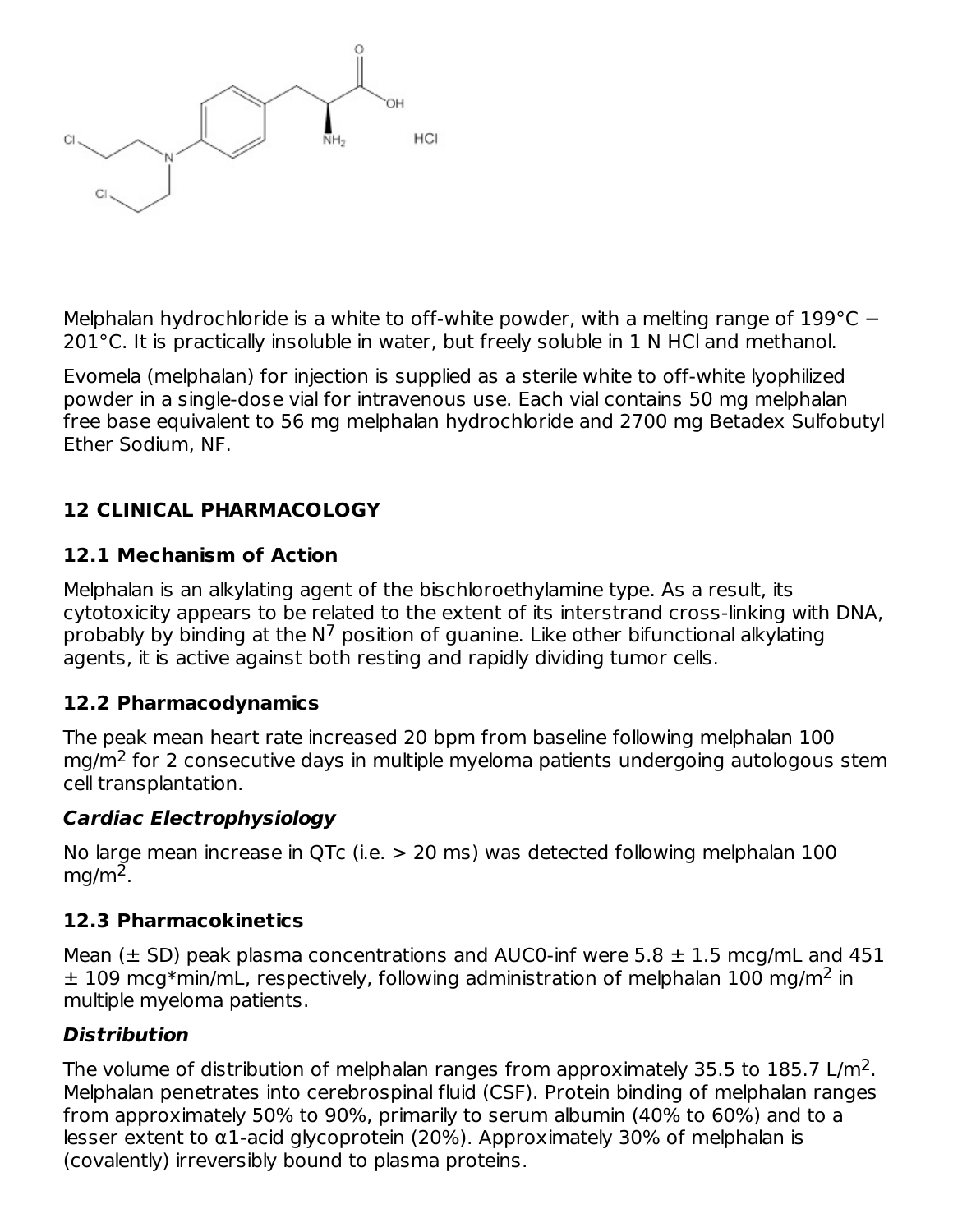### **Elimination**

Melphalan terminal elimination half-life is approximately 75 minutes. Average total body clearance (CL) ranges from approximately 250 to 325 mL/min/m<sup>2</sup>.

### **Metabolism**

Melphalan primarily undergoes chemical hydrolysis to inactive metabolites.

### **Excretion**

Mean values of melphalan excreted in urine range from 5.8% to 21.3%.

# **Specific Populations**

### Patient Body Weight

Melphalan clearance changes with ideal body weight (IBW), which decreased by 28% and increased by 31% with IBW of 45 kg and 100 kg compared to 70 kg IBW, respectively.

### Renal Impairment

A decrease in estimated creatinine CL from 100 mL/min to 30 mL/min results in 28.2% reduction in CL for a typical person with an IBW of 70 kg.

# **13 NONCLINICAL TOXICOLOGY**

## **13.1 Carcinogenesis, Mutagenesis, Impairment of Fertility**

Adequate and well-controlled carcinogenicity studies have not been conducted in animals. However, intraperitoneal (IP) administration of melphalan in rats (5.4 to 10.8 mg/m<sup>2</sup>) and in mice (2.25 to 4.5 mg/m<sup>2</sup>) 3 times per week for 6 months followed by 12 months post-dose observation produced peritoneal sarcomas and lung tumors, respectively.

Intramuscular administration of melphalan at 6 and 60 mg/m<sup>2</sup> produced structural aberrations of the chromatid and chromosomes in bone marrow cells of Wistar rats.

# **14. CLINICAL STUDIES**

### **14.1 Myeloablative Conditioning in Patients with Multiple Myeloma Undergoing ASCT**

An open-label, single-arm, non-randomized trial of Evomela was conducted at 5 US centers (NCT 01660633). The 61 patients enrolled had symptomatic multiple myeloma and had at least  $2 \times 106$  CD34+ cells/kg cryopreserved stem cells available. The median age was 62 years (range 32 to 73); 57% male, 80% white, 18% black, 2% Asian. Evomela was administered at 100 mg/m2/day over 30 minutes by IV infusion for two consecutive days (Day -3 and Day -2) prior to ASCT (Day 0).

The objective of the trial was to determine the overall safety and toxicity profile of 200 mg/m2 of Evomela in patients with multiple myeloma undergoing ASCT. The efficacy was evaluated by the International Myeloma Working Group response criteria comparing the disease response immediately prior to the ASCT procedure to the disease response assessed 90 to 100 days post-transplant. In addition, successful myeloablation, and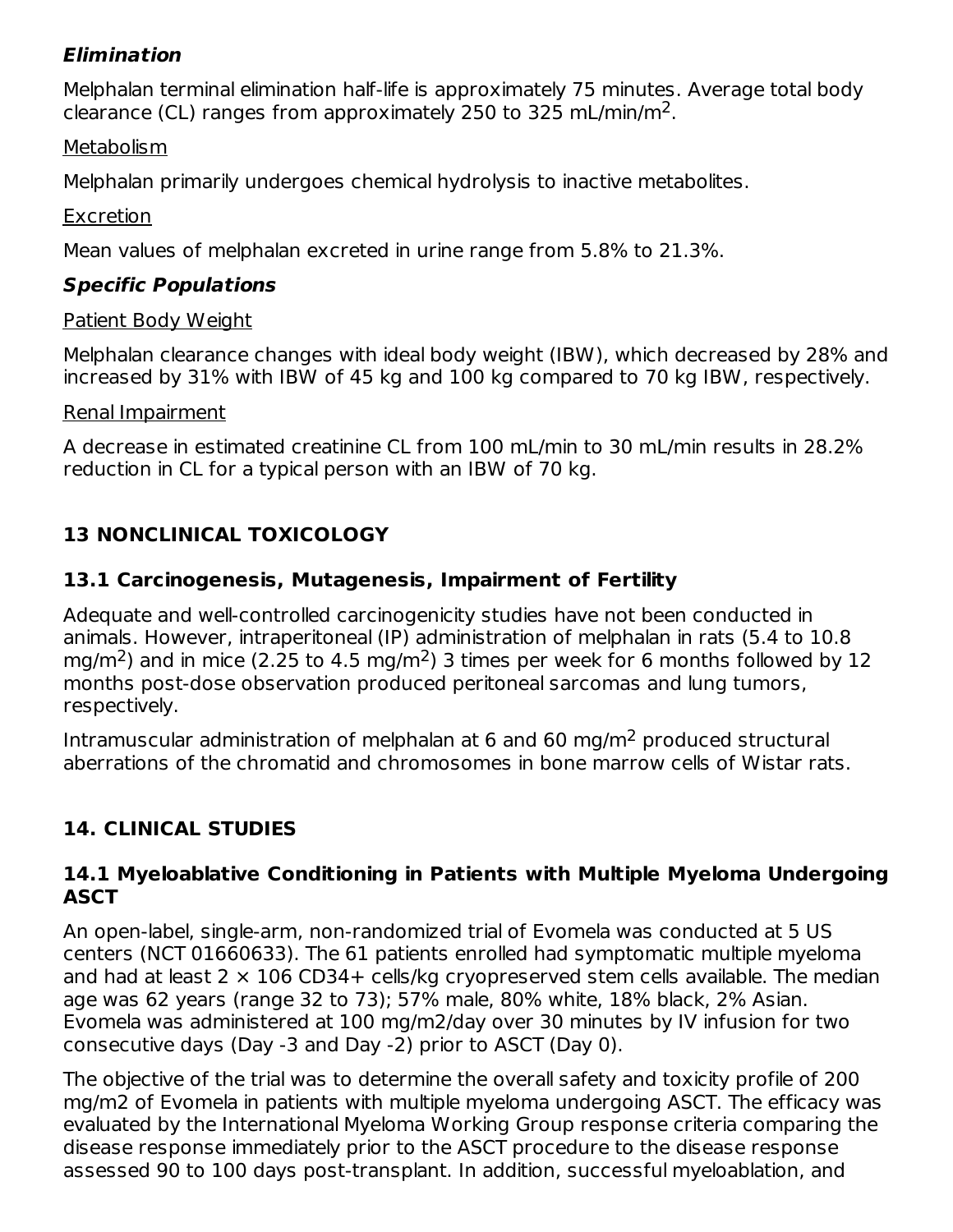time to engraftment were evaluated.

The overall response rate (partial response or better) improved from 79% (48 of 61) prior to the ASCT procedure to 95% (58 of 61) at 90 to 100 days post-transplant. There was also an increase in the number of patients with a stringent complete response from 0 patients prior to the ASCT procedure to 16% (10 of 61) at 90 to 100 days posttransplant.

Myeloablation and engraftment were evaluated by complete blood cell count tests daily until neutrophil and platelet engraftment, and then weekly until Day 30, and at Day 60 and Day 90-100. Myeloablation was defined as any of the following: absolute neutrophil count (ANC)  $<$  500/mm<sup>3</sup>, absolute lymphocyte count  $<$  100/mm<sup>3</sup>, or platelet count  $<$ 20,000/mm<sup>3</sup>). Neutrophil engraftment was defined as ANC  $>$  500/mm<sup>3</sup>  $\times$ 3 consecutive daily assessments. Platelet engraftment was defined as untransfused platelet counts > 20,000/mm $^3$   $\times$ 3 consecutive daily assessments. Nonengraftment was defined as failure to reach an ANC  $> 500/\text{mm}^3 \times$ 3 consecutive daily assessments by Day 90-100.

Myeloablation, neutrophil engraftment and platelet engraftment were achieved by all 61 patients. Myeloablation occurred on ASCT Day 5 (range ASCT days -1 to 6) with the median time to myeloablation from dosing of 8 days. The median time to neutrophil engraftment was 12 days (range ASCT days 10 to 16). The median time to platelet engraftment was 13 days (range ASCT days 10 to 28).

### **15 REFERENCES**

1. OSHA Hazardous Drugs. OSHA. [Accessed on 9 December 2014, from http://www.osha.gov/SLTC/hazardousdrugs/index.html].

### **16 HOW SUPPLIED/STORAGE AND HANDLING**

#### How Supplied

Evomela is supplied in a single carton containing one (1) vial. Each 50 mg vial contains a white to off- white lyophilized powder in single-dose vial for reconstitution (after reconstitution the solution is clear and coloress to light yellow). Each vial contains 50 mg melphalan free base equivalent to 56 mg melphalan hydrochloride.

NDC 68152-109-00: Individual carton of Evomela 20 mL single-dose vial containing 50 mg melphalan free base.

#### Storage and Handling

Store Evomela at room temperature 25°C (77°F). Temperature excursions are permitted between 15- 30°C (59-86°F). [see USP Controlled Room Temperature]

Evomela is light sensitive. Retain in original carton until use.

Melphalan is a hazardous drug. Follow applicable special handling and disposal procedures.1

# **17 PATIENT COUNSELING INFORMATION**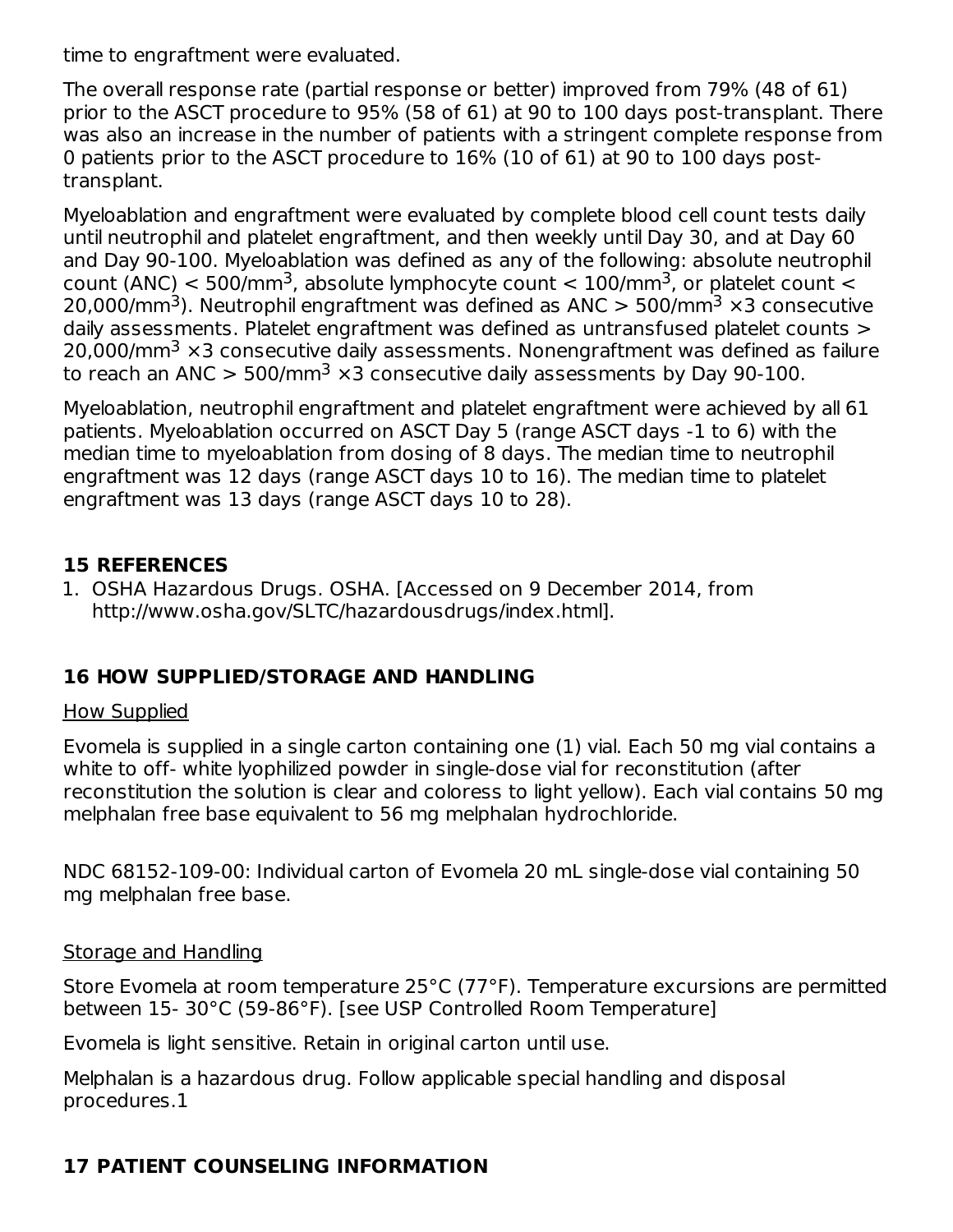Advise the patient to read the FDA-approved patient labeling (Patient Information).

Advise patients or their caregivers of the following:

### Low Blood Cell Counts

• To report any signs or symptoms of thrombocytopenia, leukopenia (neutropenia and lymphopenia), and anemia. Inform patients of the need for routine blood counts [see Warnings and Precautions (5.1)].

#### **Mucositis**

• Inform patients of the signs and symptoms of mucositis. Instruct patients on ways to reduce the risk of its development, and on ways to maintain nutrition and control discomfort if it occurs [see Warnings and Precautions (5.2)].

#### Nausea, Vomiting and Diarrhea

• To report symptoms of nausea, vomiting and diarrhea, so that appropriate antiemetic and/or antidiarrheal medications can be administered [see Warnings and Precautions (5.2)].

#### Allergic Reactions

• To immediately report symptoms of hypersensitivity reactions including changes involving the skin, breathing or heart rate, so that antihistamine or corticosteroid therapy can be administered [see Warnings and Precautions (5.4)].

#### Secondary cancers

• To understand the potential long-term risks related to secondary malignancy [see Warnings and Precautions (5.5 )].

#### Embryo-Fetal Toxicity

- Advise pregnant women of the potential risk to a fetus [see Warnings and Precautions (5.6) and Use in Specific Populations (8.1)].
- Advise females of reproductive potential to use effective contraception during treatment with Evomela and for 6 months after the last dose. Advise females to contact their healthcare provider if they become pregnant, or if pregnancy is suspected, while taking Evomela [see Warnings and Precautions (5.6) and Use in Specific Populations (8.1, 8.3)].
- Inform both females and males of reproductive potential about the risk for infertility [see Warnings and Precautions (5.7) and Use in Specific Populations (8.3)].
- Advise males with female partners of reproductive potential to use effective contraception during treatment with Evomela and for 3 months after the last dose [see Use in Specific Populations (8.3)].

### Lactation

• Advise women not to breastfeed during treatment with Evomela and for one week after the last dose [see Use in Specific Populations (8.2)].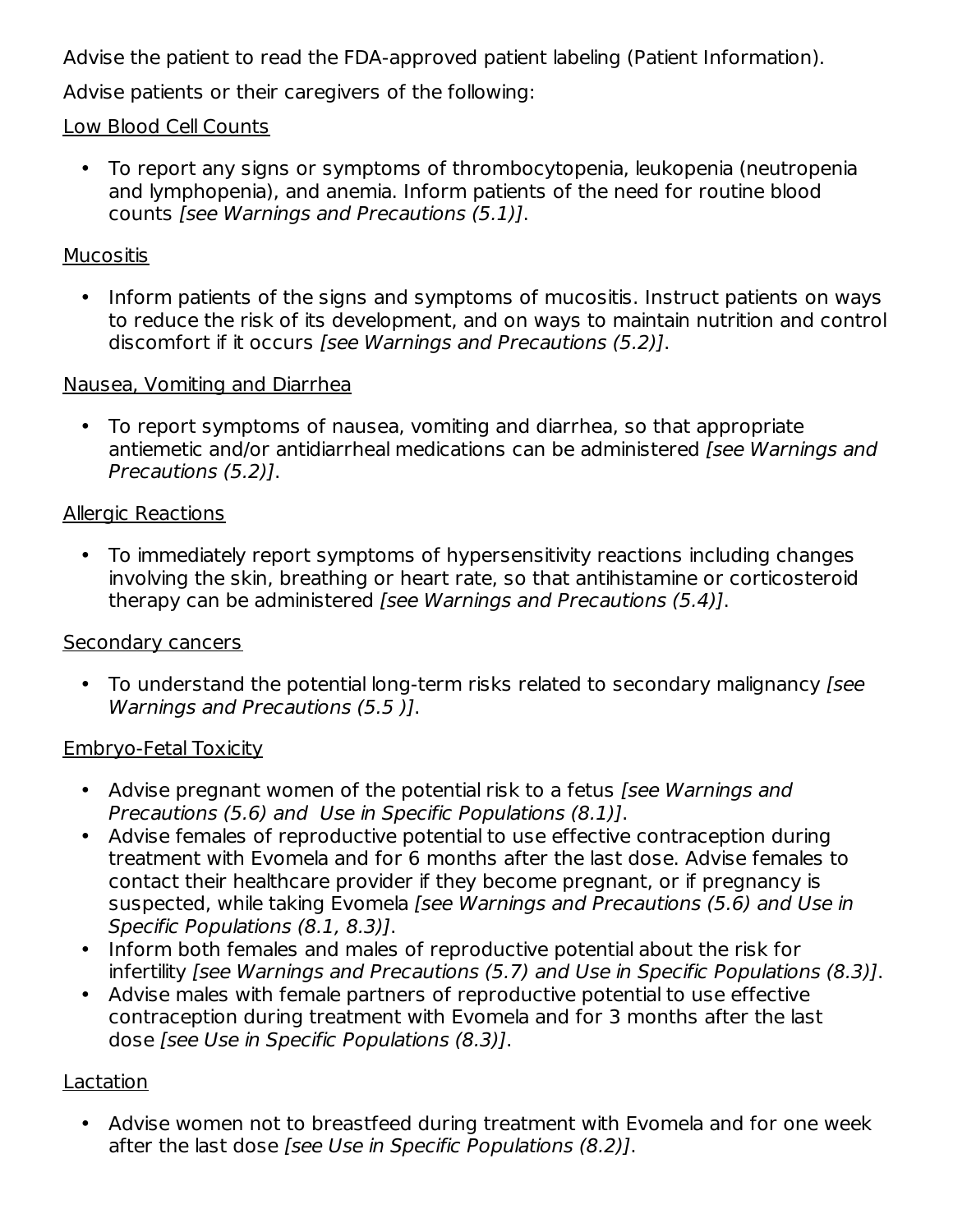Manufactured for: Spectrum Pharmaceuticals, Inc. Irvine, CA 92618

### **Patient Package Insert**

#### **EVOMELA (ev-o-meh-lah) (melphalan) for injection, for intravenous use**

### **What is Evomela?**

Evomela is a prescription medicine used in people with a type of cancer called multiple myeloma before receiving a stem cell transplant (conditioning treatment).

It is not known if Evomela is safe and effective in children.

**Do not receive Evomela** if you are allergic to melphalan or any of the ingredients in Evomela. See the end of this leaflet for a complete list of ingredients in Evomela.

### **Before you receive Evomela, tell your healthcare provider about all of your medical conditions, including if you:**

- have an infection
- have had chemotherapy treatment
- have nausea, vomiting, or diarrhea
- have liver or kidney problems
- are pregnant or plan to become pregnant. Evomela can harm your unborn baby.

### **Females who can become pregnant:**

o You should not become pregnant during treatment with Evomela.

o You should use effective birth control (contraception) during treatment and for 6 months after your last dose of Evomela.

o Tell your healthcare provider right away if you become pregnant or think you may be pregnant during treatment with Evomela.

### **Males with female partners who can become pregnant:**

o You should use effective birth control (contraception) during treatment and for 3 months after your last dose of Evomela.

• are breastfeeding or plan to breastfeed. It is not known if Evomela passes into your breast milk. You should not breastfeed during treatment with Evomela.

**Tell your healthcare provider about all the medicines you take,** including prescription and over-the-counter medicines, vitamins, and herbal supplements.

### **How will I receive Evomela?**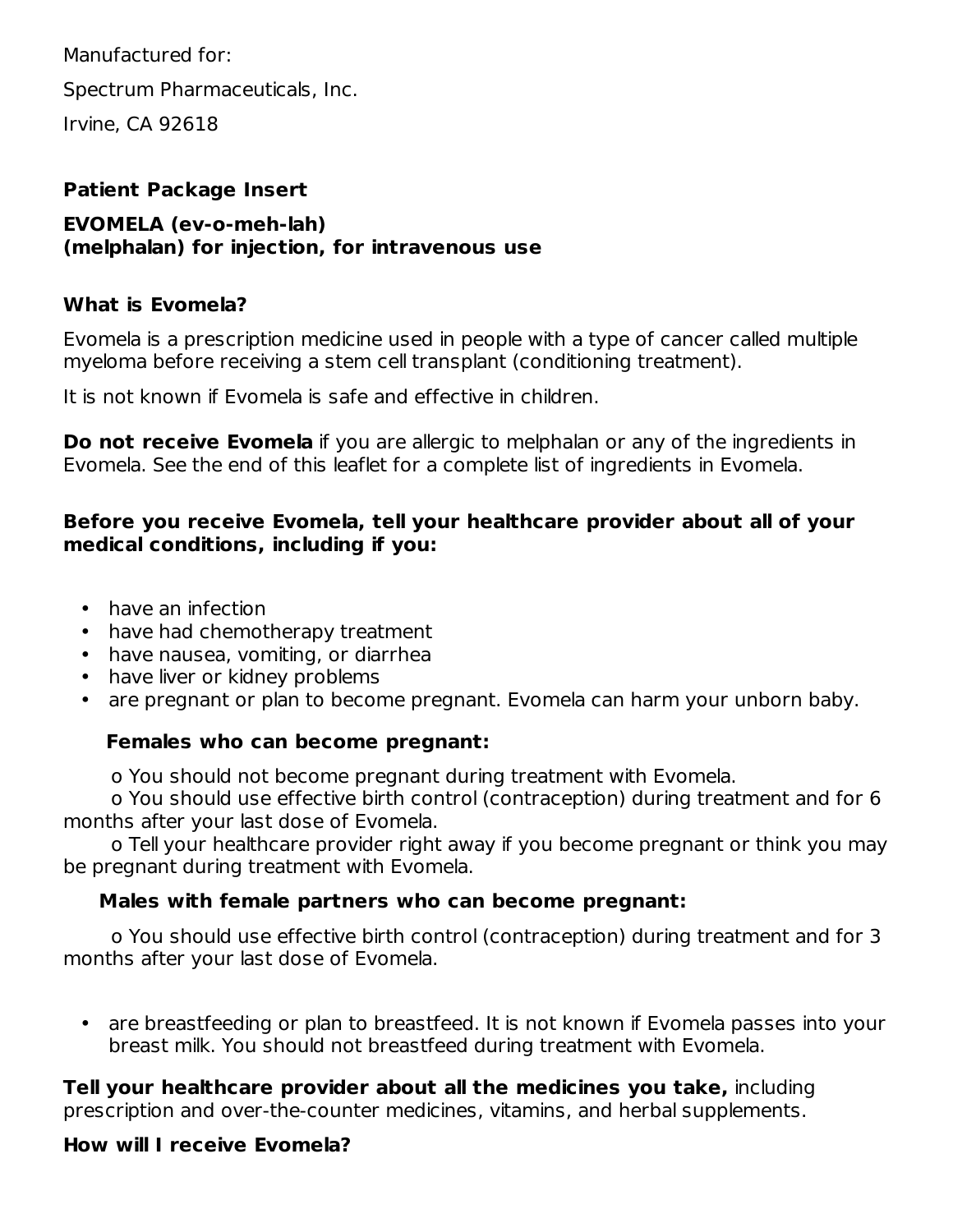- Evomela is given to you into your vein through an intravenous (IV) line over 30 minutes.
- Your healthcare provider will do blood tests before and during your treatment with Evomela.
- Your healthcare provider will prescribe medicines to help prevent nausea.

#### **What are the possible side effects of Evomela? Evomela may cause serious side effects, including:**

• **Low blood cell counts** are common with Evomela and can be serious. Your healthcare provider will do blood tests as needed to check your blood counts during your treatment with Evomela.

ᴼ **Low platelet counts**: Tell your healthcare provider right away if you have unusual bleeding or bruising under your skin.

ᴼ **Low red blood cell counts**: Tell your healthcare provider if you are feeling weak, tired, or you get tired easily, you look pale, or you feel short of breath.

ᴼ **Low white blood cell counts**: A low white blood cell count can cause you to get infections, which may be serious. Tell your healthcare provider right away if you have symptoms of infection, such as fever, chills, cough, pain or burning during urination.

• **Redness and sores of the lining of the mouth, lips, throat, stomach, and genitals (mucositis). Mucositis is common during treatment with Evomela, and can sometimes be severe. Mucositis may cause** discomfort or pain.

Your healthcare provider will tell you about ways to maintain nutrition and help control the discomfort from mucositis, and may prescribe medicines if needed.

- **Nausea, vomiting, and diarrhea** are common with Evomela and can sometimes be serious. Tell your healthcare provider if you get nausea, vomiting, or diarrhea. Your healthcare provider may prescribe medicines to help prevent or treat these side effects.
- **Liver problems.** Your healthcare provider will check you for liver problems during treatment with Evomela**.** Tell your healthcare provider right away if you get any of the following signs or symptoms:
	- ᴼ yellowing of your skin or the whites of your eyes
	- $\degree$  pain on the right side of your stomach-area (abdomen)
	- <sup>o</sup> severe nausea or vomiting
	- ᴼ dark urine (tea colored)
- **Serious Allergic reactions.** Tell your healthcare provider right away if you get any of the following signs or symptoms:
	- $\degree$  skin reactions, including welts, rash, itching, and redness
	- <sup>o</sup> fast heartbeat
	- ᴼ shortness of breath or trouble breathing
	- ᴼ feel lightheaded or dizzy
	- <sup>o</sup> blurry vision
	- <sup>o</sup> swelling of your face, tongue, or thro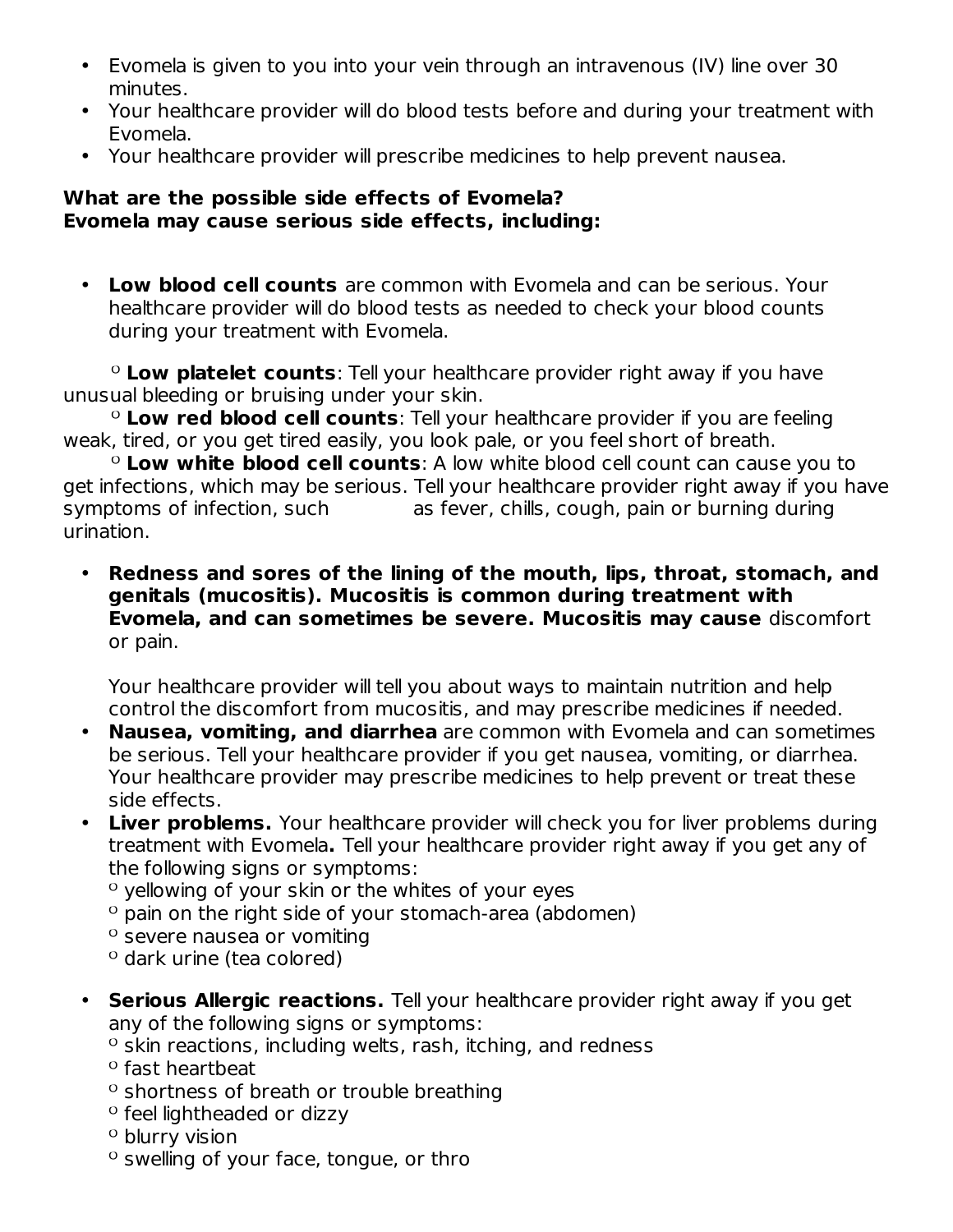- ᴼ chest tightness
- $^{\circ}$  wheezingt

Your healthcare provider may need to discontinue treatment with Evomela if you have a serious allergic reaction.

- **Secondary cancers.** New cancers have happened in people who have been treated with Evomela.
- **Infertility.** Evomela may cause fertility problems in males and females. Talk to your healthcare provider if this is a concern for you. In females, your menstrual periods may stop due to treatment with Evomela.

The most common side effects of Evomela include tiredness and low potassium level.

These are not all the possible side effects of Evomela.

Call your doctor for medical advice about side effects. You may report side effects to FDA at 1-800-FDA-1088.

#### **General information about the safe and effective use of Evomela.**

Medicines are sometimes prescribed for purposes other than those listed in a Patient Information leaflet. You can ask your pharmacist or healthcare provider for information about Evomela that is written for health professionals.

### **What are the ingredients in Evomela?**

**Active ingredient:** melphalan hydrochloride **Inactive ingredient:** Betadex Sulfobutyl Ether Sodium

Manufactured for:

Spectrum Pharmaceuticals, Inc.

Irvine, CA 92618

For more information, go to www.evomela.com or call 1-888-292-9617. This Patient Information has been approved by the U.S. Food and Drug Administration. Revised: December 2021

### **PACKAGE/LABEL PRINCIPAL DISPLAY PANEL**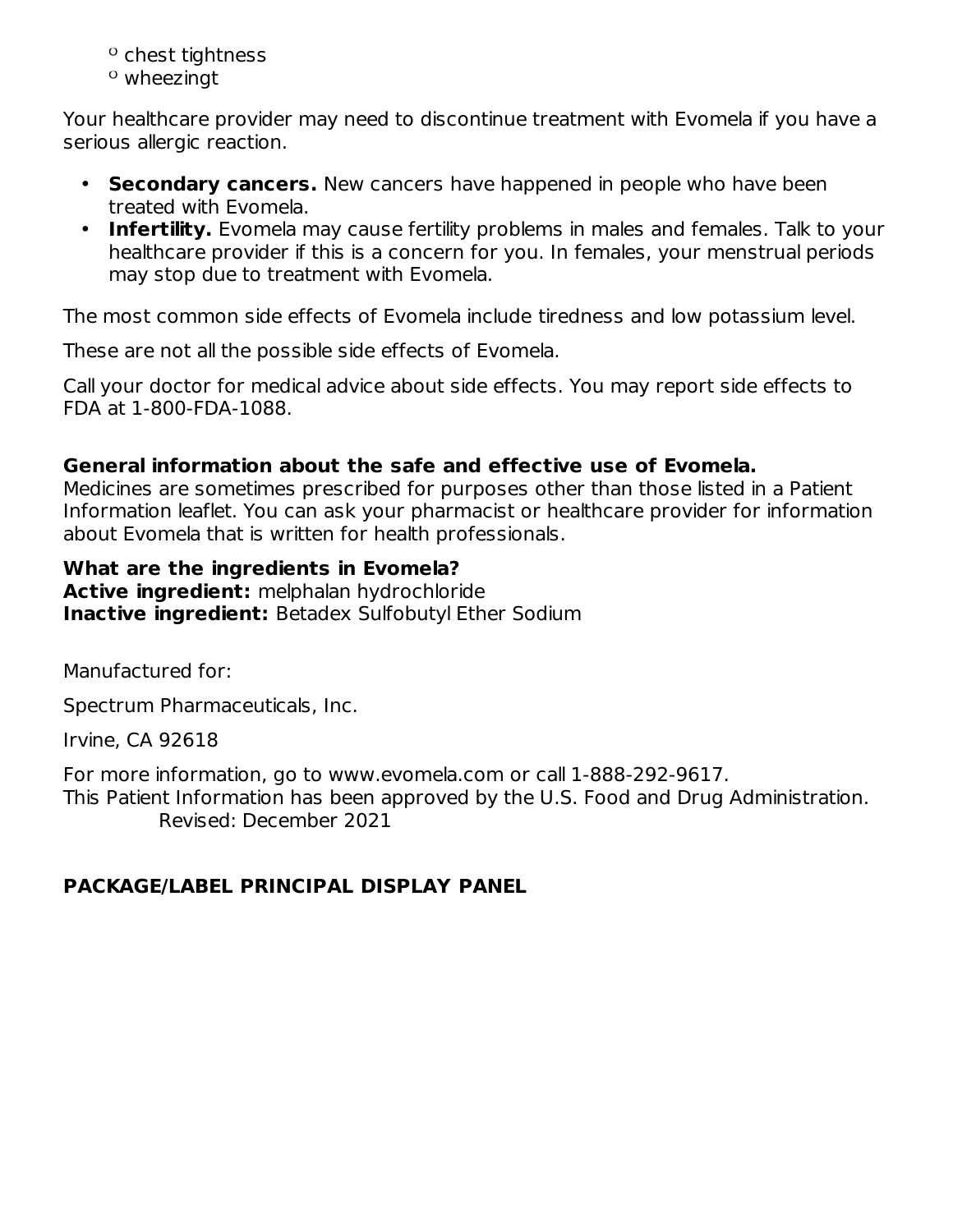

Evomela Carton Label NDC 68152-109-00 Evomela  $^{\circledR}$  (melphalan) for Injection 50 mg per vial\* For Intravenous Infusion Only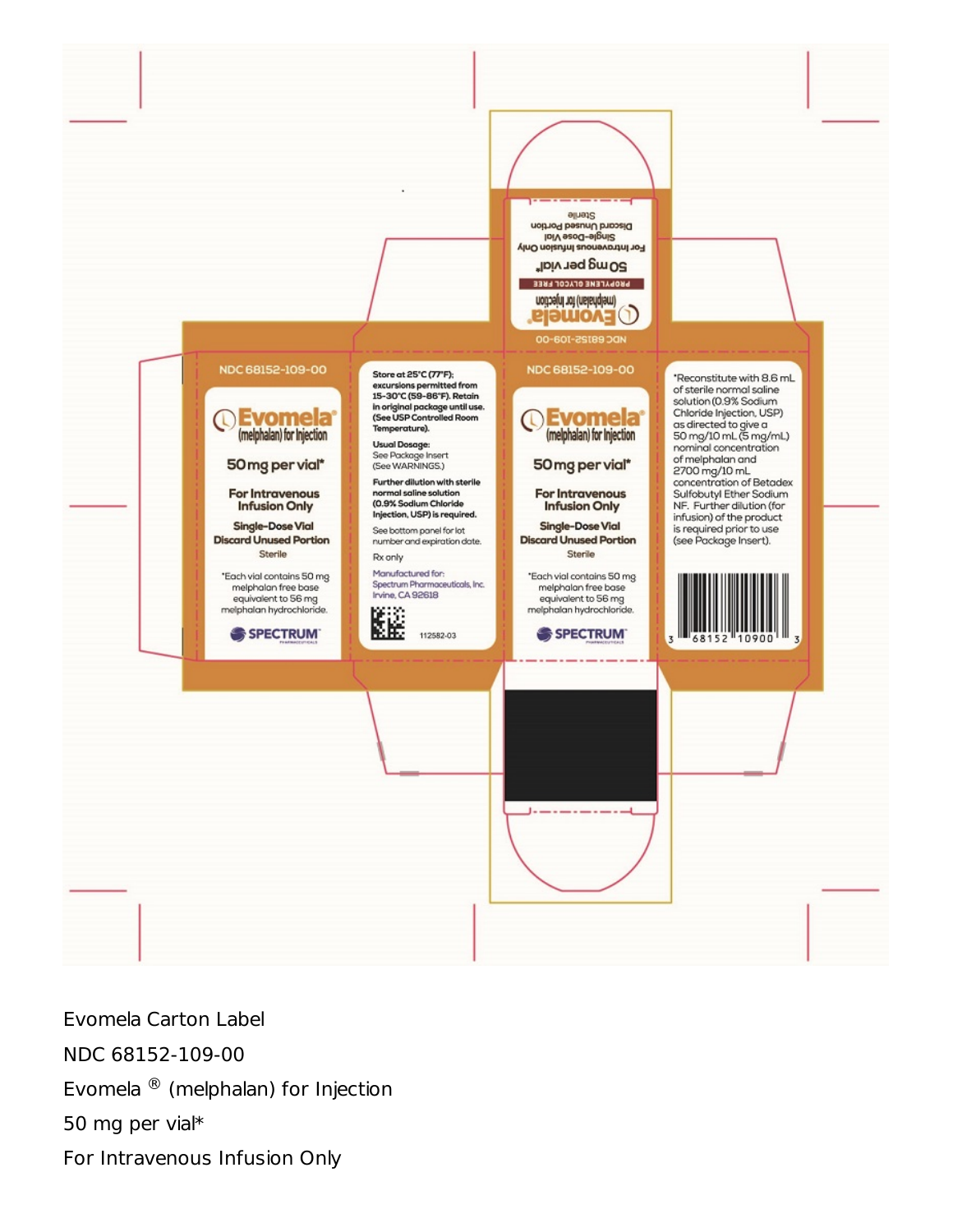### Single-Use Vial

Discard Unused Portion

**Sterile** 

\*Each vial contains 50 mg melphalan free base equivalent to 56 mg melphalan hydrochloride.

### Spectrum Pharmaceuticals



Evomela Vial Label

NDC 68152-109-00

Evomela  $\mathcal{R}$  (melphalan) for Injection

50 mg per vial\*

For Intravenous Infusion Only

Single-Use Vial Discard Unused Portion

**Sterile** 

\*Each vial contains 50 mg melphalan free base equivalent to 56 mg melphalan hydrochloride.

Rx only

| <b>EVOMELA</b><br>melphalan injection, powder, lyophilized, for solution |                         |                           |               |
|--------------------------------------------------------------------------|-------------------------|---------------------------|---------------|
| <b>Product Information</b>                                               |                         |                           |               |
| <b>Product Type</b>                                                      | HUMAN PRESCRIPTION DRUG | <b>Item Code (Source)</b> | NDC:68152-109 |
| <b>Route of Administration</b>                                           | <b>INTRAVENOUS</b>      |                           |               |
|                                                                          |                         |                           |               |